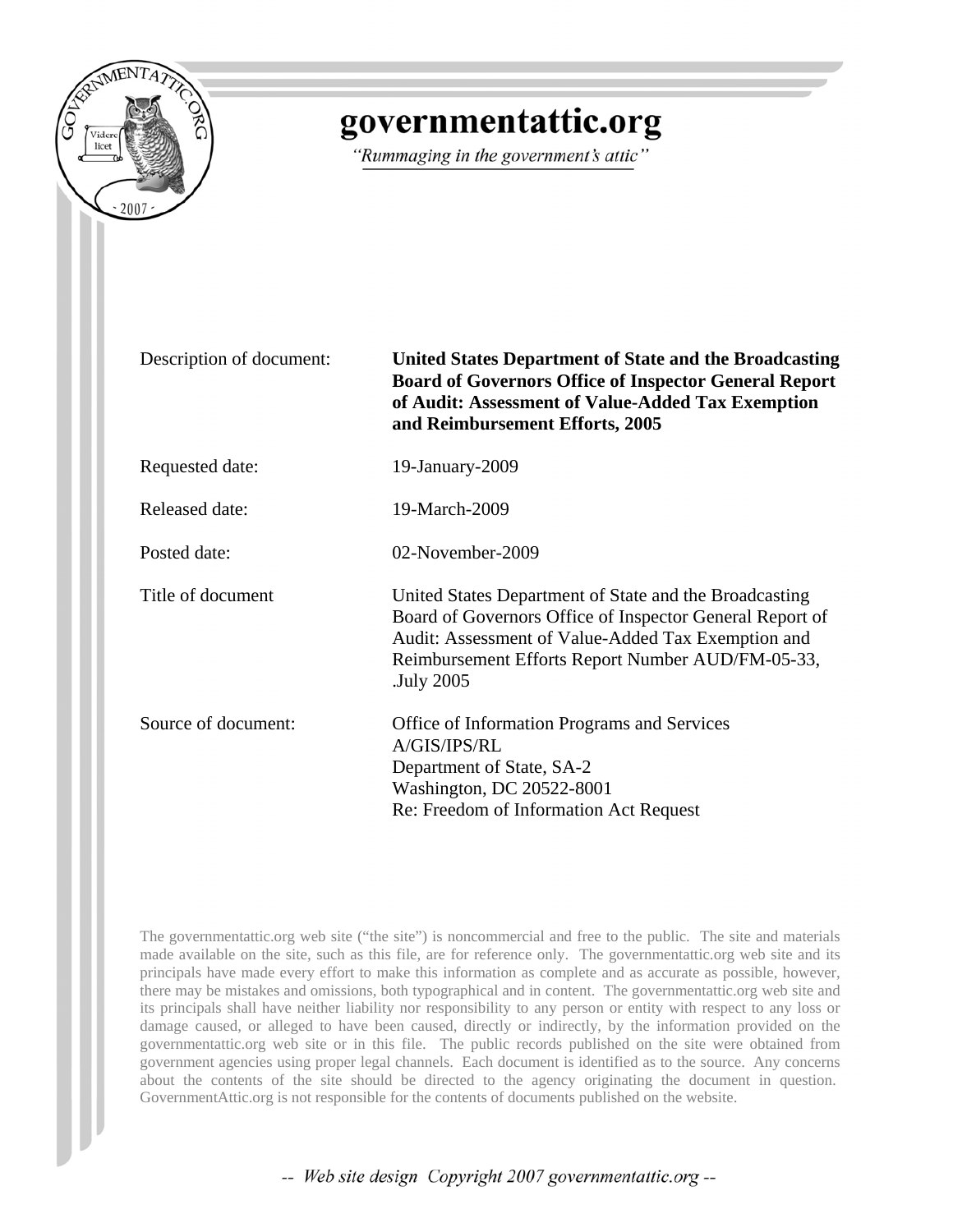

United States Department of State and the Broadcasting Board of Governors

*Inspector General* 

**MAR 192009** 

Re: OIG FOIA Case No. 09-00010-FOI

This is in response to your Freedom of Information Act (FOIA), 5 U.S.C.  $\S$  552, request dated January 19, 2009, to the Department of State's Office of Inspector General (OIG). You requested an unredacted copy of the reports titled: Assessment of Value-Added Tax Exemption and Reimbursement Efforts, (AUD/FM-05-33, July 2005) and Protection of Classified Information at State Department Headquarters, (SIO-A-05-13, February 2005).

Enclosed is a copy of the report titled: Assessment of Value-Added Tax Exemption and Reimbursement Efforts, (AUD/FM-05-33, July 2005). The report is being released to you in its entirety. Your request for the report titled: Protection of Classified Information at State Department Headquarters, (SIO-A-05-13, February 2005), is being denied in full, pursuant to FOIA exemptions  $(b)(1)$ ,  $(b)(2)$  and  $(b)(5)$ . We have enclosed a separate sheet explaining the exemptions cited.

You may appeal this decision within 60 days to the Chairman of the Appeals Panel of the Department of State as explained in the attached regulation. Appeals should be addressed to: Chairman, Appeals Review Panel, Attention: Appeals Officer, A/ISS/IPS/PP/LC, Room 8100, State Annex 2 (SA-2), Department of State, Washington, D.C. 20522-8100.

Sincerely,

Harold W. Geisel Acting Inspector General

Enclosures: As stated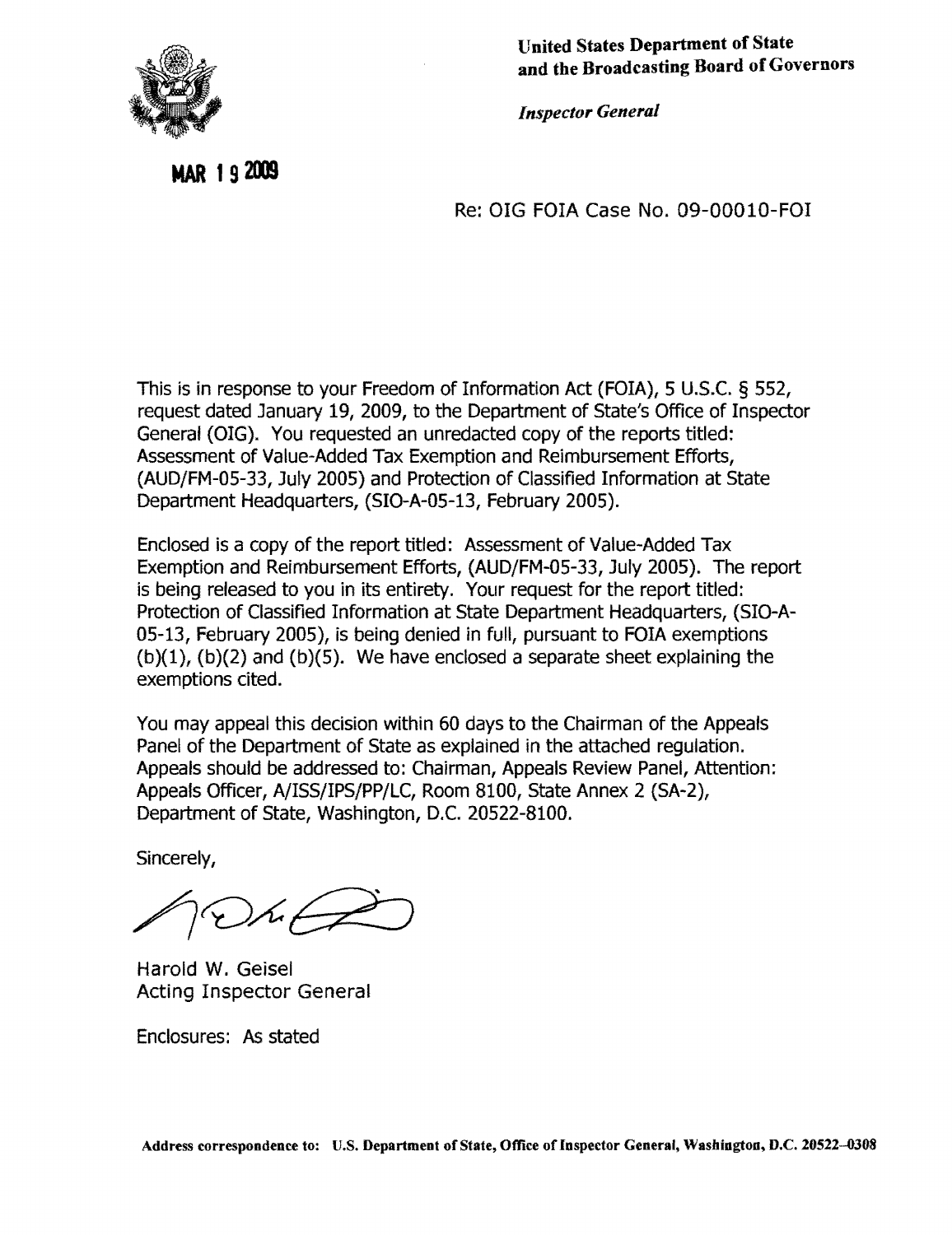**United States Department of State and the Broadcasting Board of Governors Office of Inspector General** 

# **Report of Audit**

# **Assessment of Value-Added Tax Exemption and Reimbursement Efforts**

**Report Number AUD/FM-05-33, July 2005** 

**IMPORTANT NOTICE** 

This report is intended solely for the official use of the Department of State or the Broadcasting Board of Governors, or any agency or organization receiving a copy directly from the Office of Inspector General. No secondary distribution may be made, in whole or in part, outside the Department of State or the Broadeasting Board of Governors, by them or by other agencies or erganizations, without prior authorization by the Inspector General. Public availability of the document will be determined by the Inspector General under the U.S. Code 5 U.S.C. 552. Improper diselosure of this report may result in eriminal, eivil, or administrative penalties.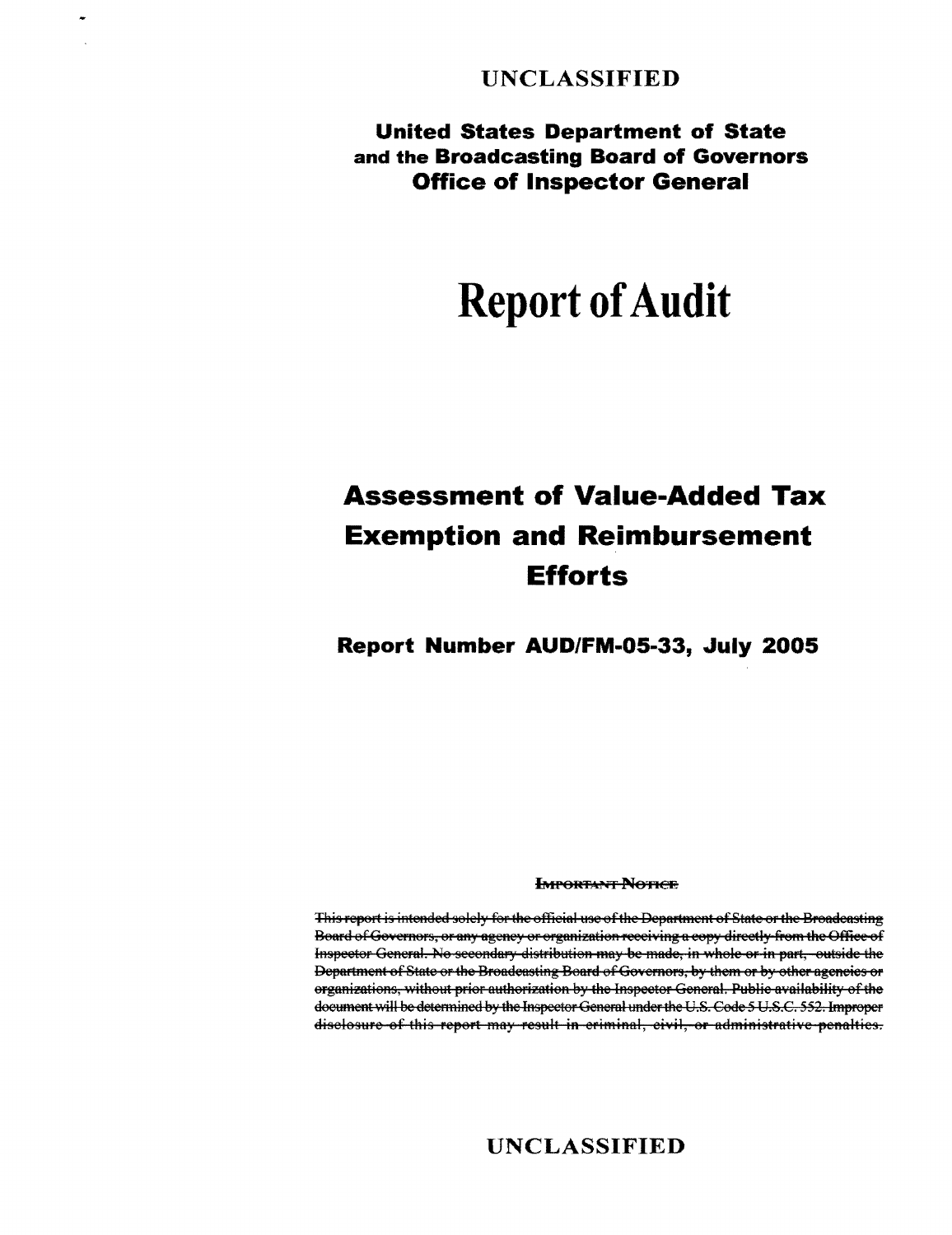# **SUMMARY**

In accordance with its FY 2004 Audit Plan, the Office of Inspector General (OIG) conducted a survey to determine the extent to which the Department of State (Department) had established guidance and mechanisms to track and manage value-added tax (VAT) exemptions, expenditures, and reimbursements.

Many foreign governments assess VAT on the goods and services purchased by the Department's missions, unless there are bilateral agreements to exempt the missions from paying VAT or to provide reimbursements. In 2002, a Department contractor conservatively estimated that the Department loses \$24 million a year in unreimbursed VAT payments on its overseas purchases of goods and services, and that the Bureau of Overseas Buildings Operations was facing potential VAT expenditures of \$220 million for \$2 billion in approved building projects.<sup>1</sup>

The Bureau of Diplomatic Security, Office of Foreign Missions is responsible for ensuring reciprocity in the treatment of U.S. missions abroad, including tax exemptions. The Chief Financial Officer is responsible for implementing procedures to track and control funds within the Department.<sup>2</sup> During the survey, OIG reviewed regulations and policies pertinent to VAT exemptions and obtained information on the Department's VAT process from relevant bureaus.

OIG determined that the Department did not have adequate oversight of the VAT process; its financial management systems were not flexible enough to identify and track VAT reimbursements; and it had not developed the necessary policies, procedures, and controls related to VAT. For instance, OIG found that the Bureau of Diplomatic Security, Office of Foreign Missions had not created guidance on how posts should handle reciprocity issues and was not always involved in reciprocity negotiations at post. In addition, the bureau had not developed and disseminated formal policies and procedures on how bureaus and posts should manage negotiating and processing VAT reimbursements. OIG recommends that the Bureau of Diplomatic Security, Office of Foreign Missions provide guidance and training to bureaus and posts on managing reciprocity issues and seeking VAT exemptions and reimbursements.

<sup>&</sup>lt;sup>1</sup> Department of State, Office of Foreign Missions, *VAT Exposure Analysis* (June 2002).

<sup>2</sup> See Appendix A for a fuller description of VAT roles and responsibilities within the Department.

DIG Report No. AUD/FM-05-33, Assessment of Value-Added Tax Exemption and Reimbursement Efforts - July 2005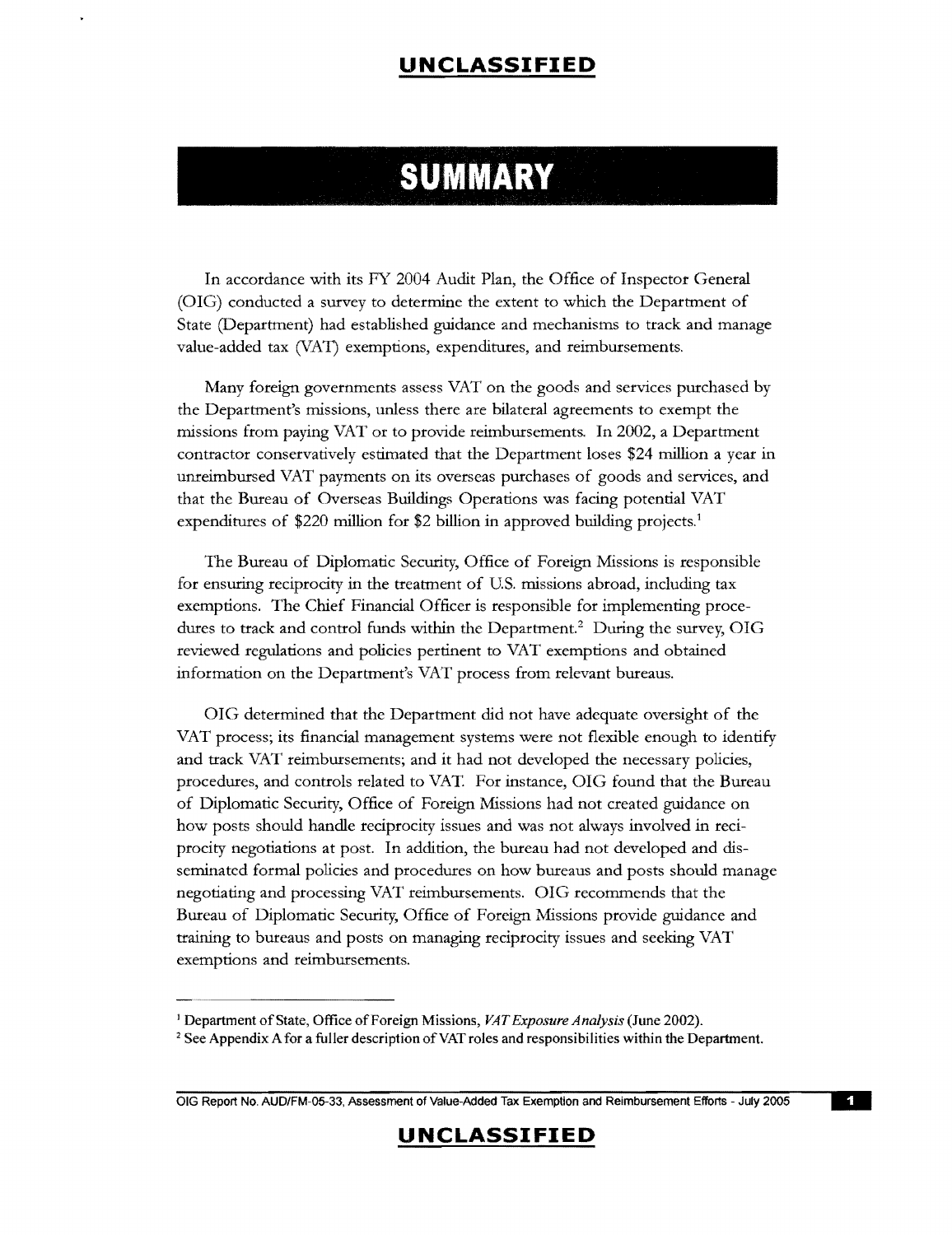According to bureau and program officials, the Bureau of Resource Management had not established a financial system for easily accounting for VAT payments and reimbursements in accordance with the Department's Foreign Affairs Manual and had not provided policies, procedures, and training needed for effective and efficient administrative control of VAT reimbursements. Posts had to develop and implement their own manual and automated "cuff" records. OIG recommends that the Bureau of Resource Management expand the financial management systems, policies and procedures, and training for required accounting and reporting VAT of payments and reimbursements at each post.

### **UNCLASSIFIED**

 $\ddot{\phantom{a}}$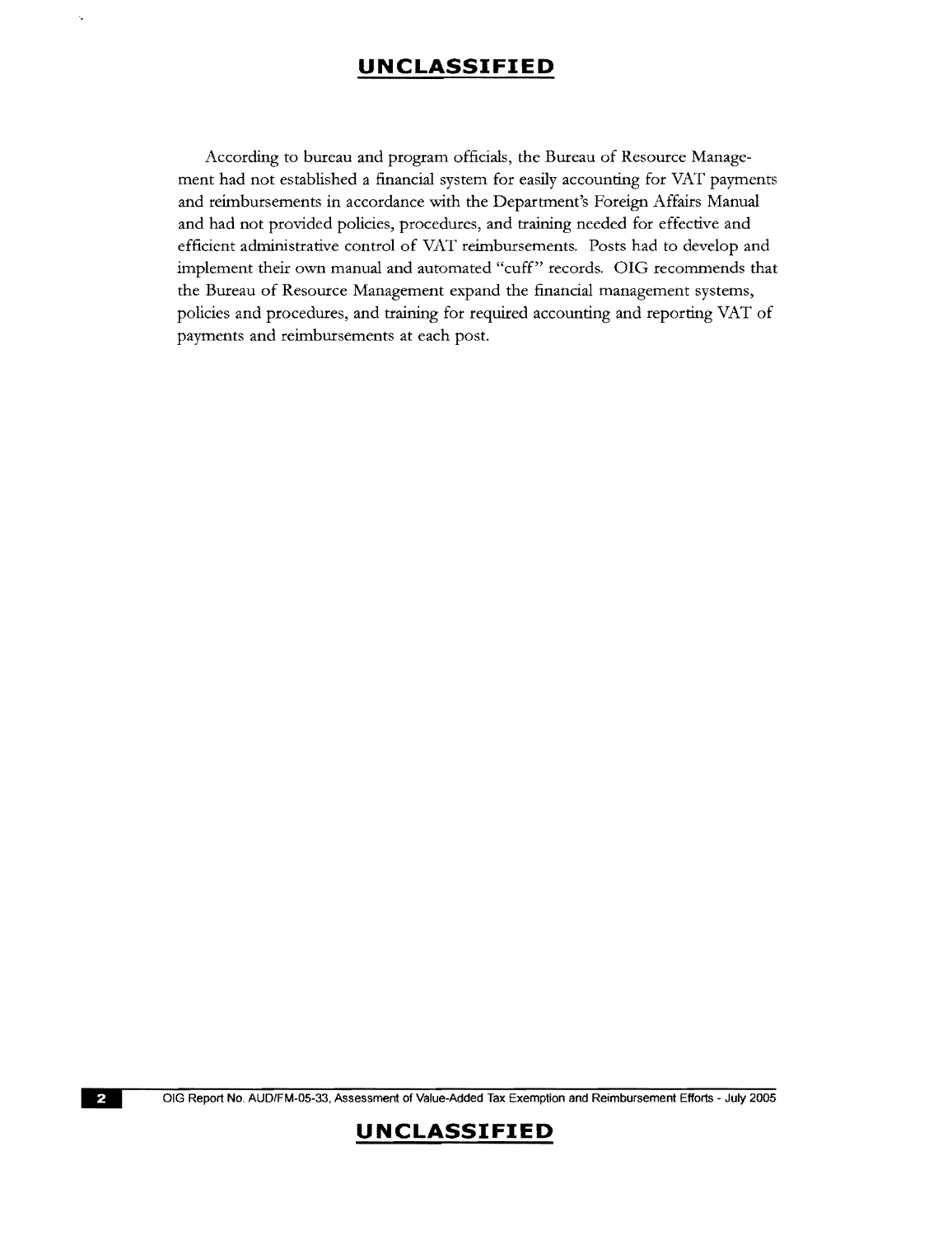In accordance with its FY 2004 Audit Plan, OIG conducted a survey of the Department's VAT processes. The overall objective of the survey was to determine if the Department was adequately managing the Department's VAT exemption and reimbursement efforts under its overall mission of ensuring appropriate levels of reciprocity for U.S. missions abroad. Within the overall objective, the survey subobjectives were to determine the extent to which the Department:

- adequately managed the VAT exemption and reimbursement process;
- sufficiently identified, recovered, and distributed reimbursable VAT payments in its accounting system;
- properly accounted for and reported VAT transactions in the financial statements;<sup>3</sup> and
- established and implemented VAT policies, procedures, and controls.

To accomplish the objective and subobjectives, OIG analyzed the Foreign :Missions and related Department policies and program plans and interviewed officials in geographic, functional, and program bureaus on their experiences addressing VAT exemption and reimbursement issues, and where appropriate, accounting for VAT transactions. OIG also reviewed a sample of bilateral agreements, studies, OIG inspection reports, cables, and other supporting documentation to document VAT reimbursement program issues. OIG met with officials from the Bureau of Diplomatic Security, Office of Foreign Missions (DS/OFM) to ascertain their procedures for negotiating VAT exemptions and reimbursements, and using reciprocity, with foreign governments and their missions here.

U.S. Agency for International Development, Bureau for International Narcotics and Law Enforcement Affairs (INL), and Bureau of Resource Management, Office of Foreign Assistance Programs and Budget (RM/FA) provided information on accounting for VAT in foreign assistance programs under the provisions of the FY

<sup>&</sup>lt;sup>3</sup>OIG plans to review this in future work.

OIG Report No. AUD/FM-05-33, Assessment of Value-Added Tax Exemption and Reimbursement Efforts - July 2005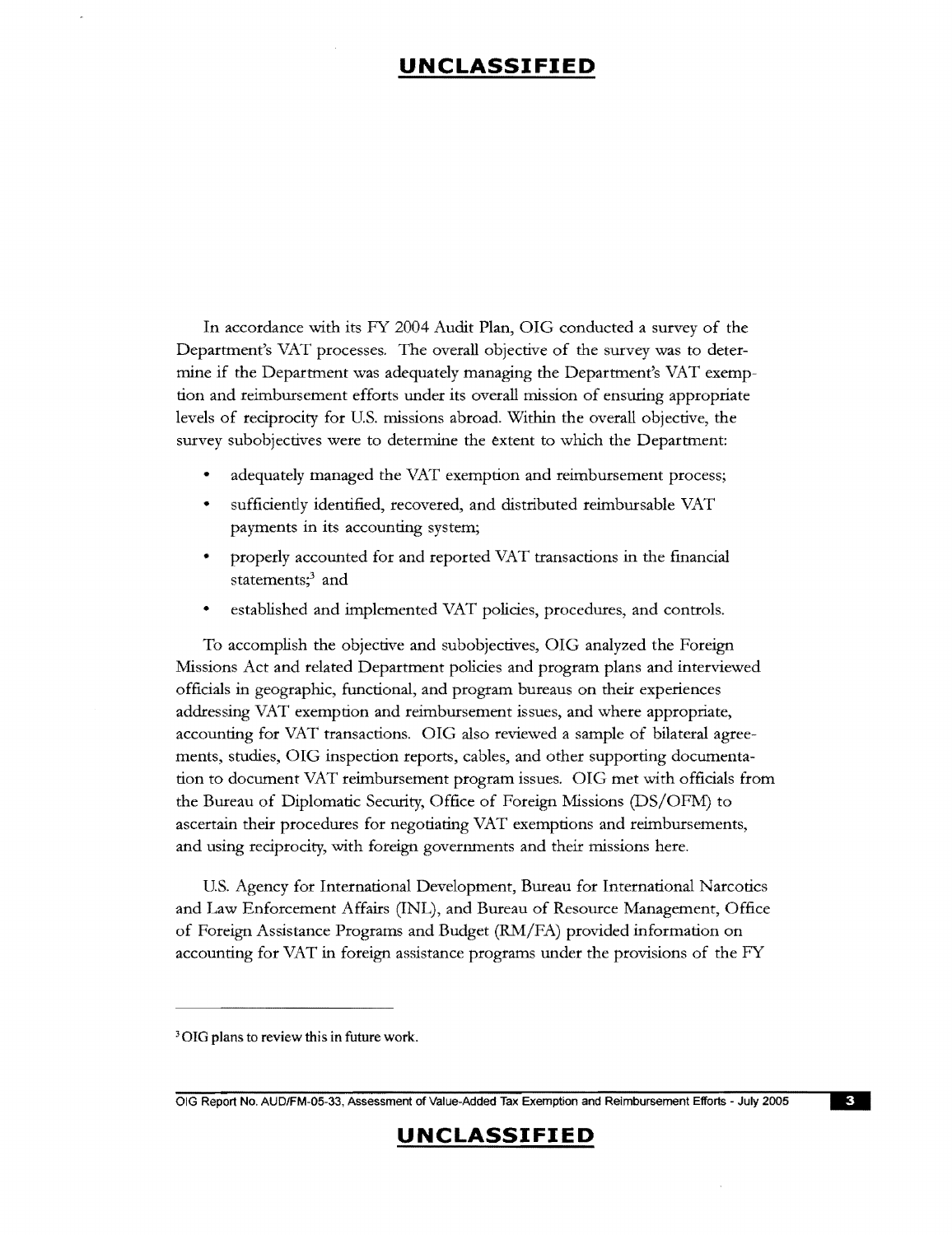2003 Foreign Operations Appropriations Act and the Consolidated Appropriations Resolution, 2003.<sup>4</sup> The Office of the Legal Adviser (L) provided insight on U.S. bilateral agreements and the VAT exemption and reimbursement negotiation process. The Bureau of Overseas Buildings Operations (OBO) provided information on the Department's potential VAT exposure for upcoming construction projects and OBO's challenges in negotiating VAT agreements with host governments.

OIG's Office of Audits, Financial Management Division, conducted the survey from June through October 2004 in accordance with government auditing standards. The fieldwork focused on domestic operations. OIG plans additional work at overseas posts in FY 2005. OIG discussed the audit findings with RM and DS in January 2005 and provided copies of the draft report to DS, RM, and the Foreign Service Institute (FSI) on April 13,2005. DS, RM, and FSI agreed with OIG's recommendations, and their comments on the draft are included as Appendices B, C, and D.

<sup>4</sup> P.L. 108-7. This legislation also requires accounting for customs duties imposed on commodities financed with appropriated foreign assistance funds. This audit examined only VAT exemption and reimbursement efforts, however .

OIG Report No. AUD/FM-05-33. Assessment of Value-Added Tax Exemption and Reimbursement Efforts - July *2005*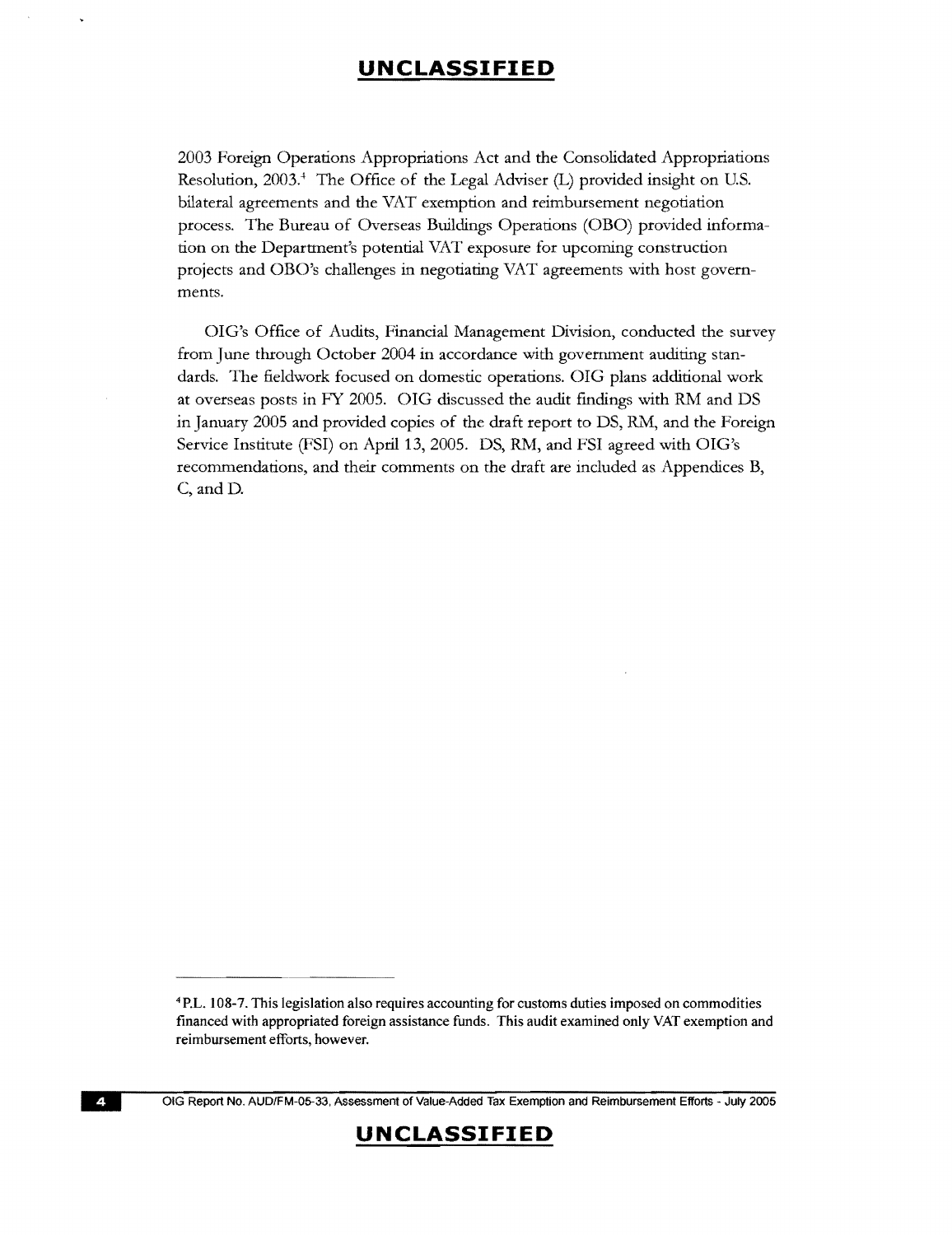# **BACKGROUND**

## **VAT EXEMPTIONS AND REIMBURSEMENTS**

VAT is currently the dominant tax structure worldwide. VAT is a multistage goods and services tax whereby increments of tax are collected numerous times before goods and services are sold to consumers, who ultimately bear the full tax burden. An accounting firm estimates that 120 or more nations' charge VAT on the purchase of goods and services, and the VAT rate can go up to 25 percent. The United States does not use a VAT system.

Tax exemptions or reimbursements, including those for VAT, may be granted or withheld on a reciprocal basis between the United States and foreign governments. Such arrangements are usually documented in bilateral agreements or, in some cases, bilateral notes. The U.S. government asserts that VAT is a direct tax eligible for exemption or reimbursement under the Vienna Conventions on Diplomatic and Consular Relations, rather than an exempt indirect tax.

To clarify the extent and process of tax relief, the United States obtains a bilateral agreement with host governments. For VAT reimbursement agreements, the missions must make periodic requests for reimbursements to host government finance ministries with the required supporting documentation. Depending on the country, the VAT refund can range from 100 percent to substantially less, and it can take from two months to more than a year to collect.<sup>6</sup>

KPMG, a contractor hired by DS/OFM in 2002 to review unrecovered VAT costs, found that the Department loses an estimated \$24 million annually in unreimbursed VAT payments. The contractor was conservative in its estimate and stated that the loss could be 50 percent higher. KPMG found that DS/OFM had

<sup>5</sup> STATE 118019, VAT Basics, May 6, 2003.

<sup>66</sup>FAH-5 H-809.l-3a Value Added Tax.

OIG Report No. AUD/FM-05-33, Assessment of Value-Added Tax Exemption and Reimbursement Efforts - July 2005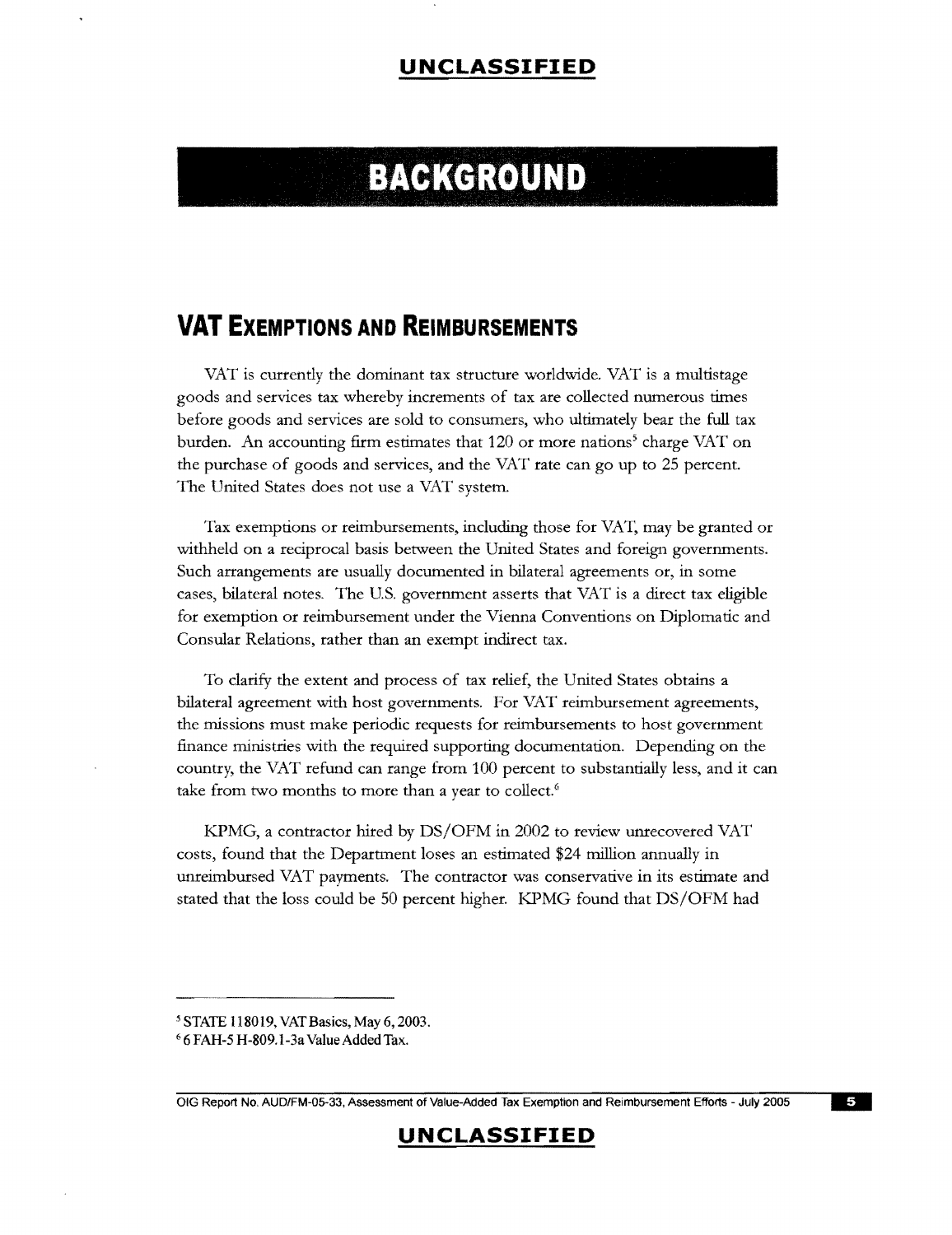no effective mechanism for tracking and monitoring VAT, limited tax expertise at posts, no resources dedicated to managing VAT, and no adequate system to track and monitor VAT transactions. The study also revealed that bureaus and posts were unable to identify the total VAT expenditures and reimbursements for any given year.

OIG Report No. AUD/FM-05-33. Assessment of Value-Added Tax Exemption and Reimbursement Efforts - July 2005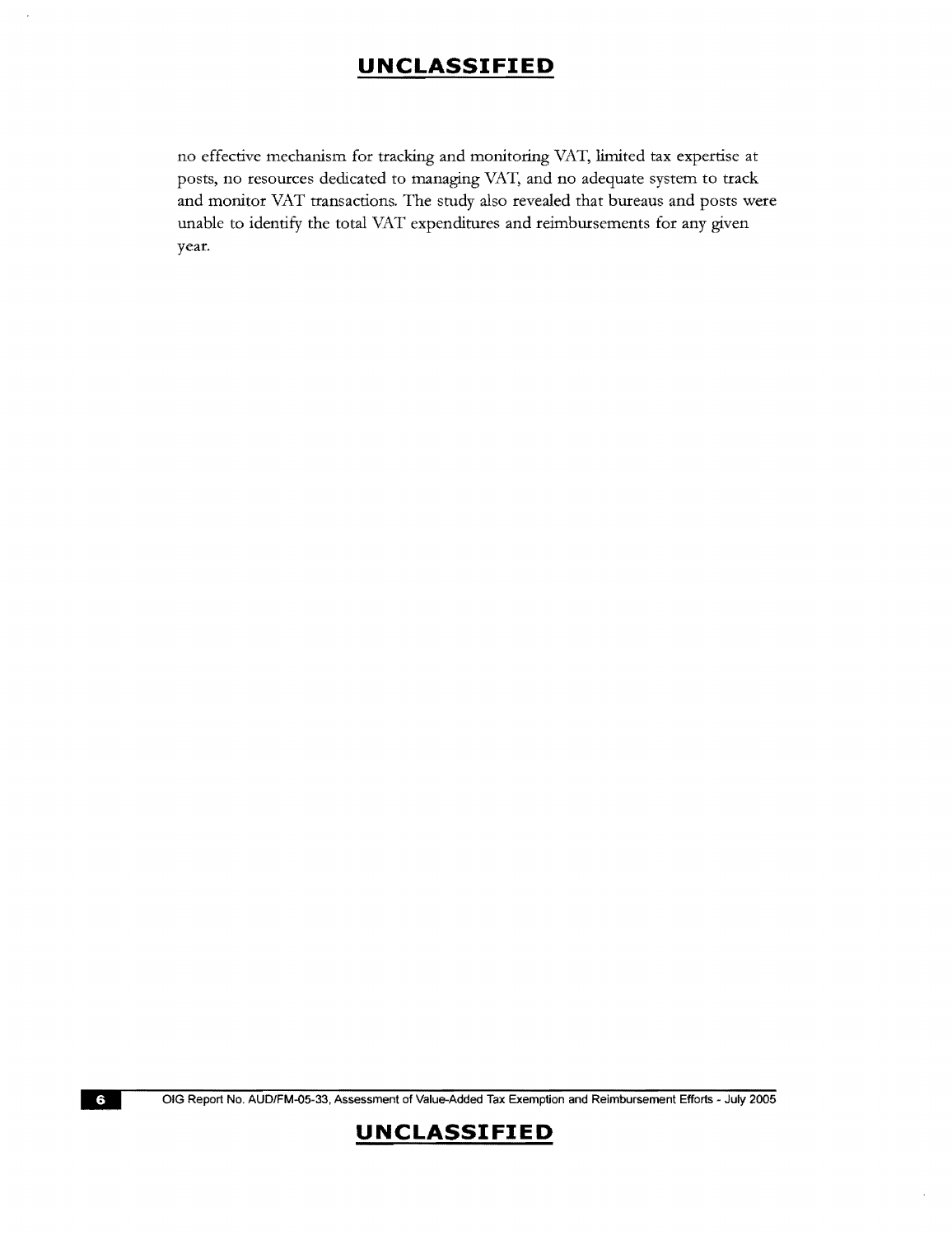# **PROGRAM ADMINISTRATION**

In 1982, the Foreign Missions  $Act^7$  created the Office of Foreign Missions (OFM) within the Department to rev'iew and control the operations and benefits of foreign missions in the United States and to ensure reciprocity in the treatment of US. missions and diplomats abroad. The Secretary of State delegated OFM responsibilities to the Under Secretary for Management (M), who redelegated them to the Assistant Secretary for Diplomatic Security, who serves as OFM Director.

The Foreign Missions Act is based on a policy of reciprocity, whereby the treatment accorded foreign missions in the United States will be determined after due consideration of the benefits, privileges, and immunities, including relief from paying VAT, customs duties, and other government levies, provided U.S. missions in the country represented by the foreign missions. DS/OFM is expected to pursue reciprocity on a broad range of privileges and immunities granted to US. mission personnel abroad and foreign mission personnel in the United States.

DS/OFM is responsible for formulating and implementing tax reciprocity policies and programs that affect foreign missions in the United States and U.S. missions abroad. First, the DSjOFM Tax and Customs Division works to ensure that U.S. diplomatic missions and personnel overseas receive all tax exemptions and importation privileges allowed under the Vienna Conventions of Diplomatic and Consular Privileges. Second, the division administers a program that imposes the same tax and importation restrictions on foreign missions in the United States as are applied to U.S. diplomatic missions abroad if necessary to persuade foreign governments to grant tax exemptions and customs privileges. Third, the division periodically surveys importation and tax restrictions at missions abroad.

The Chief Financial Officer (CFO) is responsible for implementing regulations and procedures that provide effective and efficient administrative controls of funds available to the Department. The CFO is also responsible for the Department's financial systems.<sup>8</sup>

<sup>7</sup>P.L.97-241.

<sup>84</sup> FAM 082.1 b Fund Control Resporisibilities.

OIG Report No. AUD/FM-05-33. Assessment of Value-Added Tax Exemption and Reimbursement Efforts - July 2005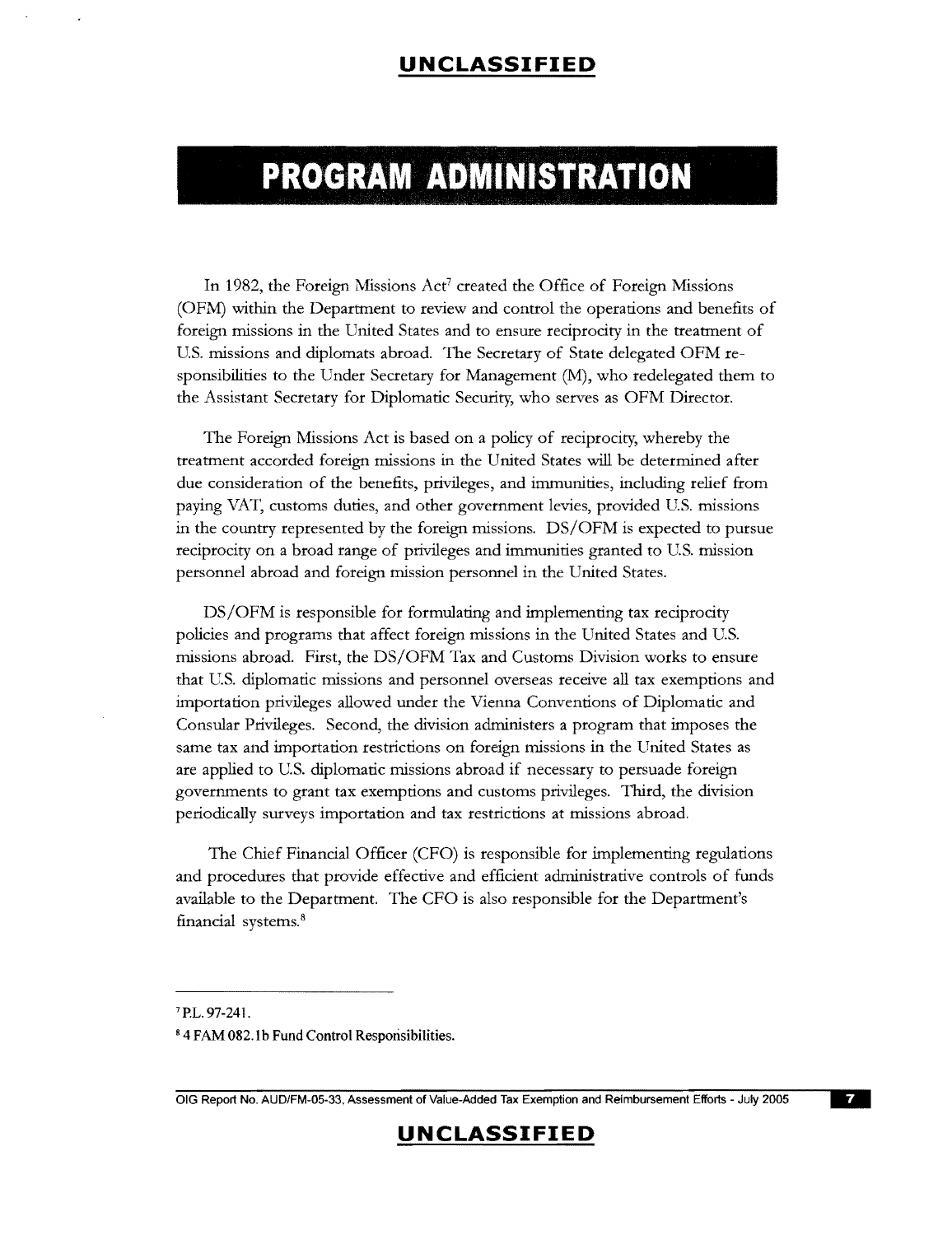RM/FA collects data from embassies on unreimbursed VAT for foreign assistance programs to comply with the Consolidated Appropriations Resolution for FY 2003.

## **PRIOR REPORT COVERAGE**

During a 2003 inspection of DS/OFM, OIG found that VAT expenditures for the construction of new US. chanceries overseas would skyrocket to over \$200 million. However, the inspection also revealed that DS/OFM **did** not have sufficient staff or expertise to conduct or support an extensive program of tax negotiations. OIG reported that DS/OFM needed to ensure that the Department and its overseas missions were adequately prepared to negotiate with foreign governments.

OIG embassy inspections have reported VAT-related problems in reciprocity, reimbursements, and accounting. Many embassies had to deal with host governments that denied reciprocity or instituted vague bilateral agreements. OIG recommended the embassies work with DS/OFM to pursue tax exemptions or reimbursements. OIG advised other embassies with untimely VAT reimbursements to accelerate the reimbursement process. One embassy needed to develop updated user-friendly software to record reimbursements .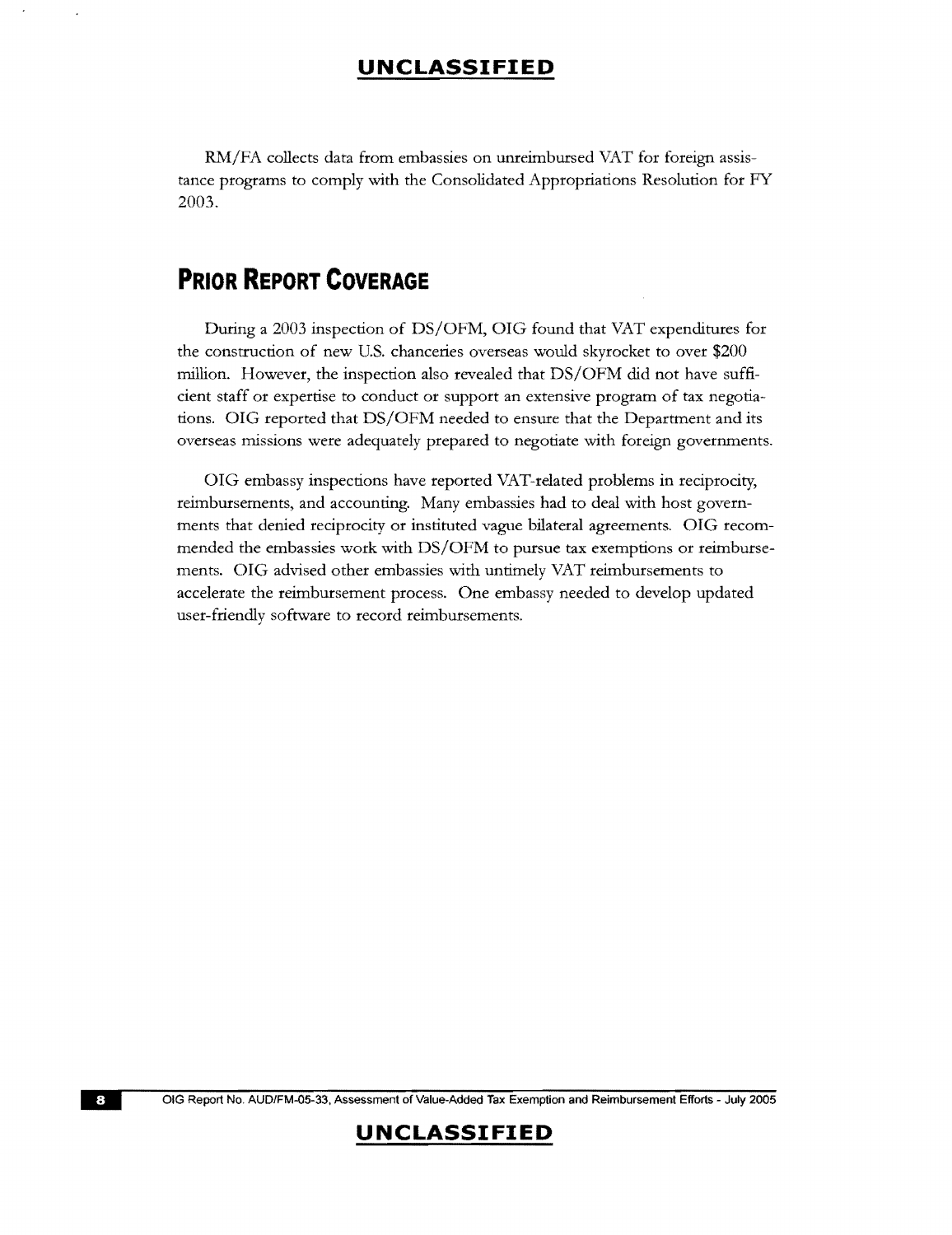# **FINDINGS**

## **OFM OVERSIGHT OF VAT RECIPROCITY**

OIG determined that DS/OFM did not have adequate oversight of the VAT process and had not developed necessary policies, procedures, and controls related to VAT. DS/OFM had not provided guidance in the form of formal policies and procedures, and training on how posts should negotiate reciprocity with foreign host governments. In addition, DS/OFM had not always been appropriately involved in reciprocity negotiations at posts and had not maintained copies of bilateral agreements and notes. As a result, the Department had no assurance that posts were following formal protocols during reciprocity negotiations or that DS/ OFM was obtaining the best tax reciprocity treatment for the C.S. government. The OIG findings are consistent with the 2002 report prepared by KPMG that identified a number of ways DS/OFM could improve management and oversight of the VAT reciprocity process.

## **RECIPROCITY NEGOTIATIONS**

According to geographic and program bureau officials, posts often have to negotiate with foreign governments on reciprocity issues and bilateral agreements without the support and assistance of DS/OFM. The Department's Foreign Affairs Manual (FAM) states that the Director of DS/OFM is responsible for providing and implementing policy for reciprocity between U.S. missions abroad and foreign missions in the United States.<sup>9</sup> However, DS/OFM had not established and implemented a formal reciprocity policy.

DS/OFM sent a cable to all posts in November 2001 that offered limited guidance for negotiating with foreign finance ministries.<sup>10</sup> The cable outlined zerorated, or exempt, and VAT reimbursement statuses for tax relief in foreign coun-

<sup>91</sup> FAM 264 Office of Foreign Missions Director.

<sup>&</sup>lt;sup>10</sup> 2001 STATE 206158 Fresh Approach on VAT Relief Negotiations.

DIG Report No. AUD/FM-05-33, Assessment of Value-Added Tax Exemption and Reimbursement Efforts - July 2005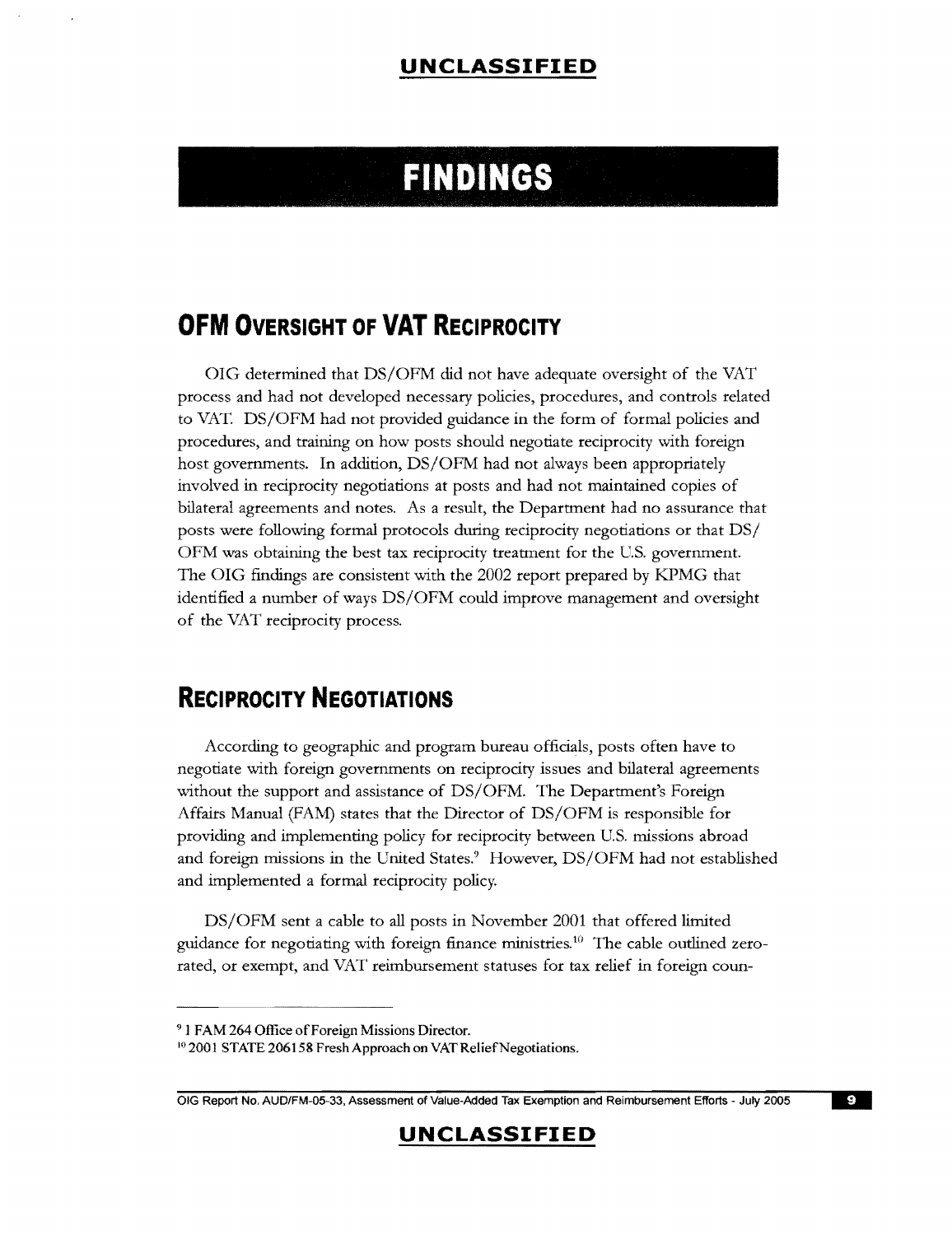tries. However, the cable only defined the statuses and did not offer guidelines the posts could use to negotiate such statuses. Further, the cable stated "the mission (post) is free to make whatever improvements in its situation that host government tax authorities will agree to." This statement defers all responsibility to the posts for negotiating with the foreign governments.

Without a formal policy, the Department has no assurance that missions will follow formal protocols during reciprocity negotiations or that they will obtain the optimum tax reciprocity for the United States. Formal guidelines for documenting negotiations and agreements would help eliminate miscommunication between the United States and foreign governments and would help ensure that posts know how to negotiate reciprocity and what benefits or taxes can be leveraged in pursuing reciprocity.

Both OIG and KPMG found that DS/OFM had not provided for training employees who manage the VAT process. KPMG recommended that DS/OFM develop and provide specific and targeted tax training to administrative, financial, budget, and contracting officers. KPMG noted that the primary aim of the training would be to increase tax awareness among those making decisions that have tax consequences. In addition, bureau officials indicated to OIG that employees handling VAT (mostly Foreign Service nationals) have not received formal training, and many employees do not have backgrounds or experience in taxes. Formal training that explains how reciprocity works, including the interactions of posts and foreign governments, would assist employee effectiveness in handling VAT and reciprocity issues. KPMG noted that DS/OFM would need to collaborate with an external provider to deliver such training given the logistical difficulties in training individuals in multiple locations. FSI told OIG that it could provide this training by working it into current courses.

The geographic and program bureau officials generally thought DS/OFM should be more involved in negotiations with foreign governments. Unusual or difficult reciprocity issues often occur, and Department officials believed DS/OFM or higher level officials should provide more assistance in these cases. For example, one bureau estimated that it loses between \$5 million and \$6 million annually in unreimbursed VAT expenditures because some countries do not make timely reimbursements, which results in the funds being returned to the U.S. Treasury without direct benefit to the Department. Some countries reimburse in local currency while others are willing to reimburse in U.S. dollars. One bureau indicated that the United States loses money due to currency conversion costs.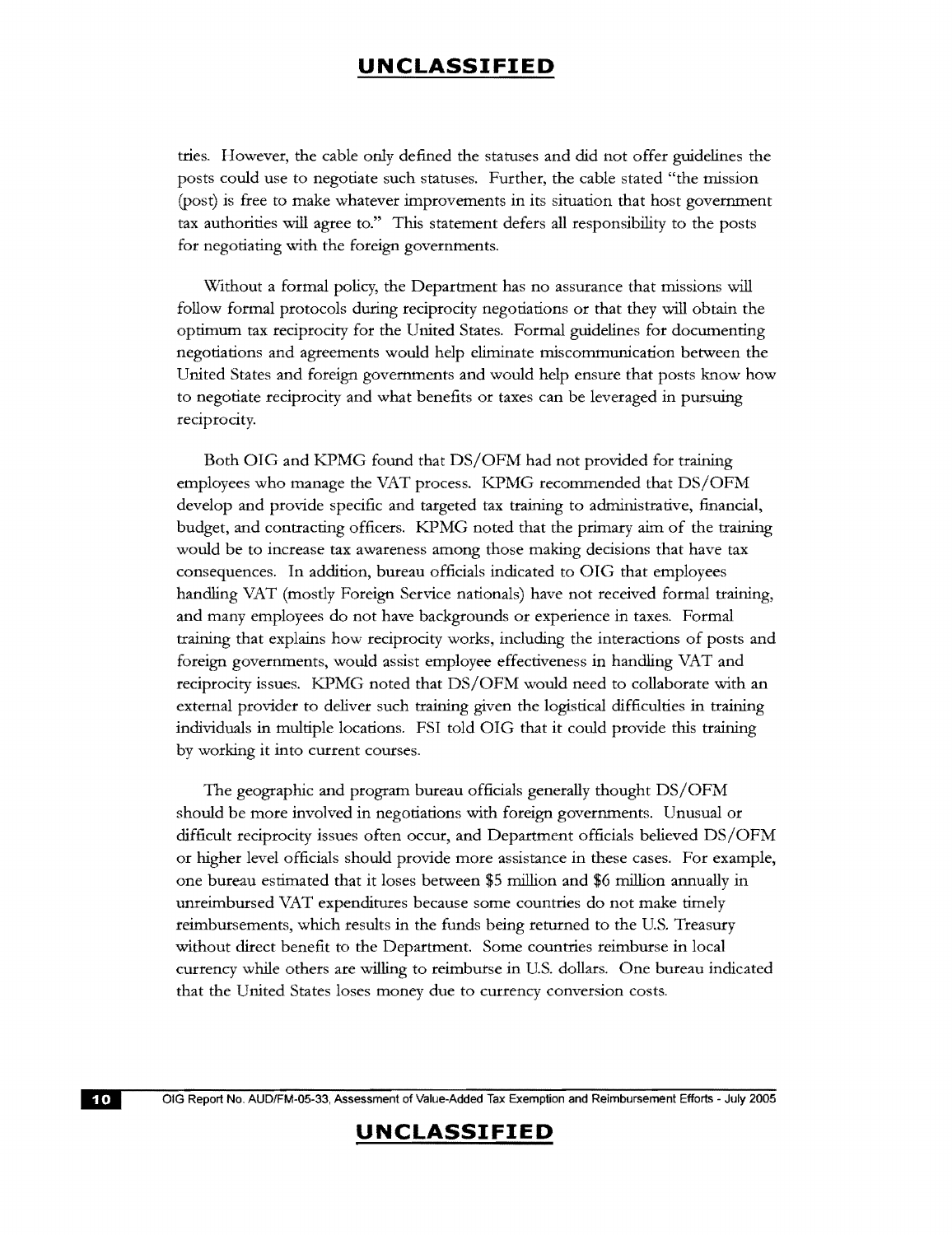OBO officials told OIG that DS/OFM should negotiate for reciprocity before OBO begins planning large construction projects. In the past, DS/OFM considered itself a reactive group, and only became involved in VAT reciprocity negotiations when called upon by posts and when problems arose in negotiations. In September 2004, DS/OFM appointed a new Director for the Diplomatic Tax and Customs Programs. The director is working to be more responsive to OBO's needs and more involved in the negotiation process. For example, DS/OFM officials recently traveled to 16 posts to negotiate tax exemptions for 18 capital construction projects by obtaining agreements with the host governments, confirming that the diplomatic tax privileges of the Vienna Conventions would be available for the OBO capital construction projects scheduled for the countries, and to clarify the processes by which the United States would obtain the tax relief. They also hoped to resolve any general problems concerning the U.S. missions' tax relief status in these countries.

DS/OFM began assisting OBO with reciprocity negotiations in 2004, and it needs to expand its assistance to other bureaus to improve the Department's overall reciprocity negotiation process with foreign governments. Establishing a formal process in the FAM that outlines the roles and responsibilities for the Department's bureaus, including DS/OFM, would further ensure that reciprocity issues are optimally addressed.

OIG found that over a recent three-year period, DS/OFM had not documented any bilateral agreements with other countries. In addition, a contractor hired by DS/OFM to review the VAT issue found there were many undocumented side and oral bilateral agreements at posts. Documenting bilateral agreements is essential to ensure the parties understand and comply with the agreements. Posts are at a disadvantage during negotiations with foreign governments when the details of existing bilateral agreements are not available. DS/OFM recently recognized this oversight and has been striving to obtain and maintain data on bilateral agreements and notes. DS/OFM drafted a cable to all posts in December 2004 requesting information on reciprocity and other issues. DS/OFM will maintain this information for future negotiations.

OIG commends DSjOFM's increasing involvement in negotiations and obtaining data and maintaining records on bilateral agreements and notes. Therefore, OIG is not making any recommendations regarding these two issues. However, DS/OFM needs to continue to improve the process and provide more guidance and training to posts.

OIG Report No. AUD/FM-05-33. Assessment of Value-Added Tax Exemption and Reimbursement Efforts - July 2005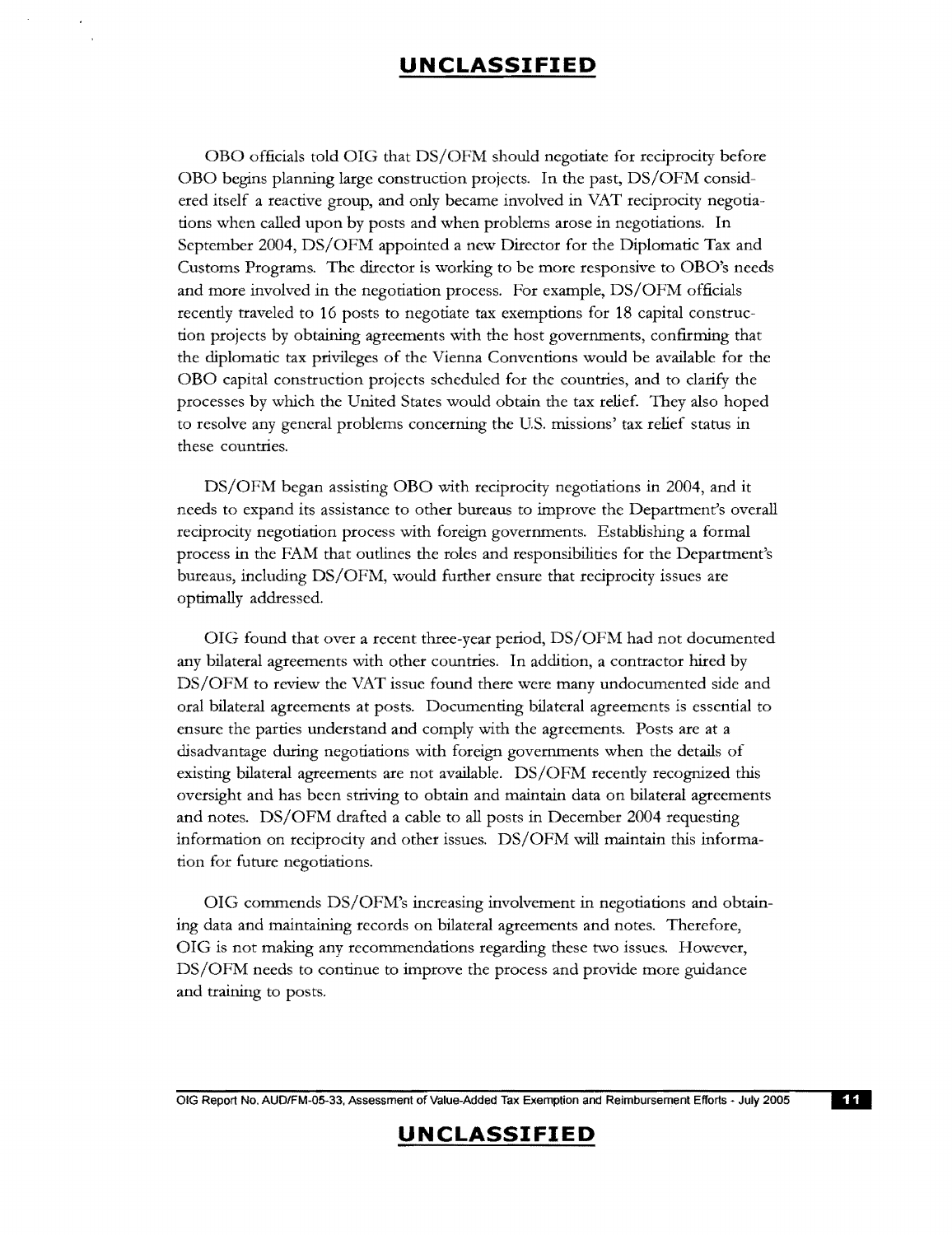**Recommendation** 1: OIG recommends that the Bureau of Diplomatic Security, Office of Foreign Missions document the Department's policy on reciprocity negotiations in the Foreign Affairs Manual. (Action: DS/OFM)

DS agreed with recommendation 1 and said that it was working to update the FAM and establish policies for the diplomatic tax relief effort. On the basis of DS' response, this recommendation is resolved, pending completion of DS' initiatives.

**Recommendation** 2: OIG recommends that the Bureau of Diplomatic Security, Office of Foreign Missions develop and implement, with the Foreign Service Institute, reciprocity awareness and training programs for appropriate officials. (Action: DS/OFM, in coordination with FSI)

DS and FSI agreed with recommendation 2. DS said that it had expanded outreach efforts, including making presentations at conferences, in FSI management courses, and other relevant venues.

DS requested clarification of the intended distinction between the recommendation 2 reference to "reciprocity awareness" and recommendation 3. Recommendation 2 is focused on educating bureau and post officials on the services OFM can provide them to encourage VAT reimbursements from host governments. Recommendation 3 is focused on guidance and training of post officials for developing local VAT reimbursement negotiating strategies and internal procedures for processing VAT reimbursements based on local requirements.

On the basis of DS' and FSI's responses, this recommendation is resolved, pending receipt and review of specific information on DS' expanded outreach efforts, such as the scope and content of the program.

## **VAT REIMBURSEMENTS**

According to geographic and program bureau officials interviewed, there is no consistency in how the posts manage the VAT reimbursement process. DS/OFM is responsible for formulating and implementing a policy on tax programs for foreign missions abroad. However, DS/OFM had not developed and disseminated gen-

OIG Report No. AUD/FM-05-33, Assessment of Value-Added Tax Exemption and Reimbursement Efforts - July 2005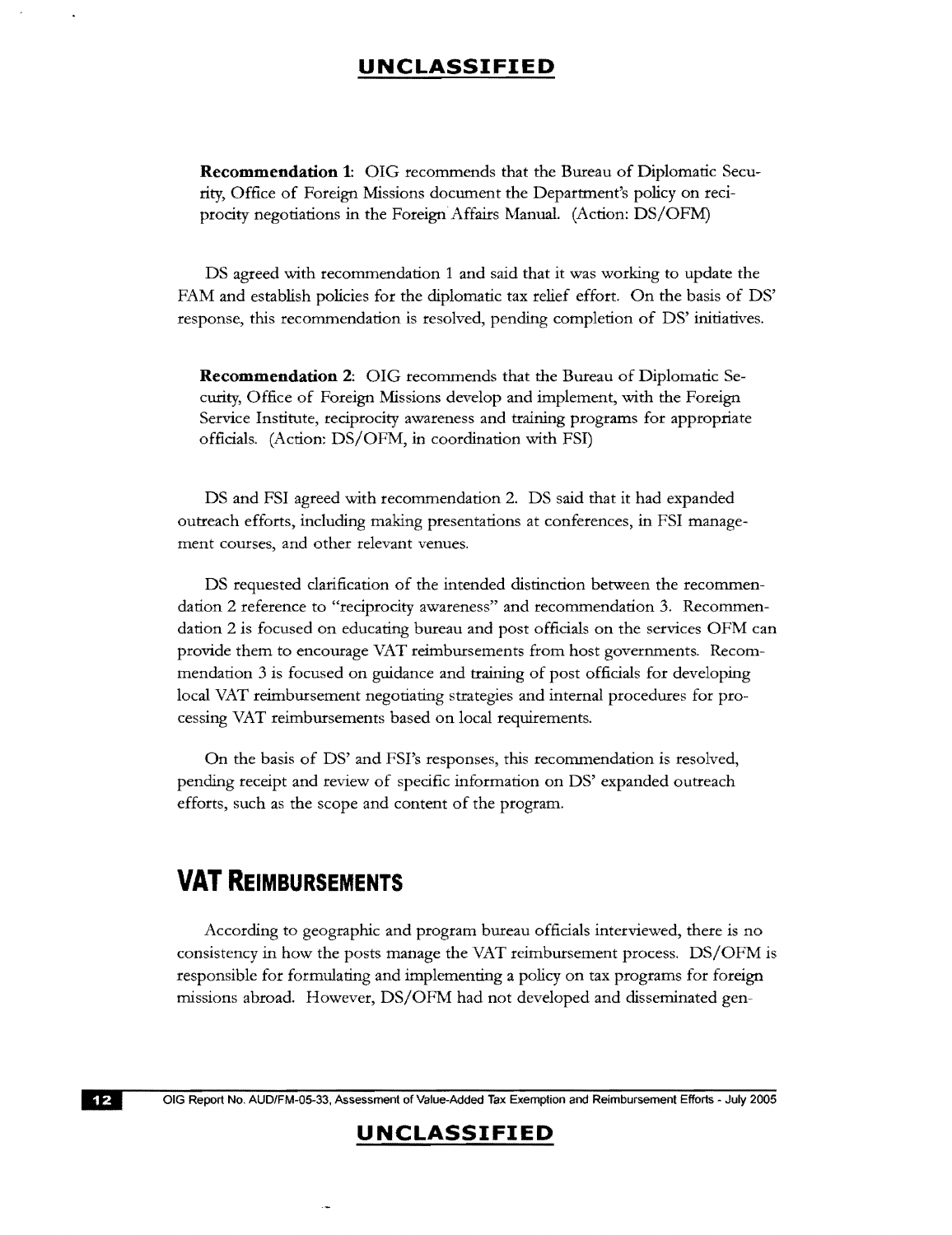eral, formal policies and procedures for obtaining and processing VAT reimbursements.<sup>11</sup> The DS/OFM VAT Basics cable sent to all posts in May 2003 provided some background information on VAT. For instance, the cable described the history of VAT, explained the advantages for a foreign government to have VAT, and summarized how to compute VAT. However, this cable did not provide the detailed guidance that officials need to process VAT. One bureau mentioned that it was not sure who was responsible for VAT. Another indicated that it did not know whom to designate to send, receive, or handle VAT reimbursements overseas. This bureau said the Department should develop formal VAT guidance. Lack of guidance for bureaus and posts increases the chance for miscommunication of responsibilities and inaccurate accounting and reporting.

**Recommendation** 3: OIG recommends that the Bureau of Diplomatic Security, Office of Foreign Missions develop and implement, with the Foreign Service Institute, formal guidance and training to posts on obtaining valueadded tax exemptions or reimbursements and on managing the VAT reimbursement process. (Action: DS/OFM, in coordination with FSI)

DS and FSI agreed with recommendation 3. DS said that it had expanded outreach efforts, including making presentations at conferences, in FSI management courses, and other relevant venues. DS also raised a question regarding the distinction between recommendations 2 and 3. OIG addressed this question in its comments to recommendation 2.

On the basis of DS' and FSI's responses, this recommendation is resolved, pending receipt and review of specific information on DS' expanded outreach efforts, such as the scope and content of the program.

## **TRACKING VAT REIMBURSEMENTS IN FINANCIAL SYSTEMS**

OIG determined that the Department's financial management systems were not adequate to account for VAT expenditures and reimbursements, and RM had not issued policies and procedures or provided training for administrative control of VAT reimbursements. Consequently, the Department cannot ensure that all VAT payments and reimbursements are properly classified, summarized, and recorded.

 $<sup>11</sup>$  Such policies would need to be adapted to the requirements of individual missions as dictated by</sup> their bilateral agreements.

OIG Report No. AUD/FM-05-33, Assessment of Value-Added Tax Exemption and Reimbursement Efforts - July 2005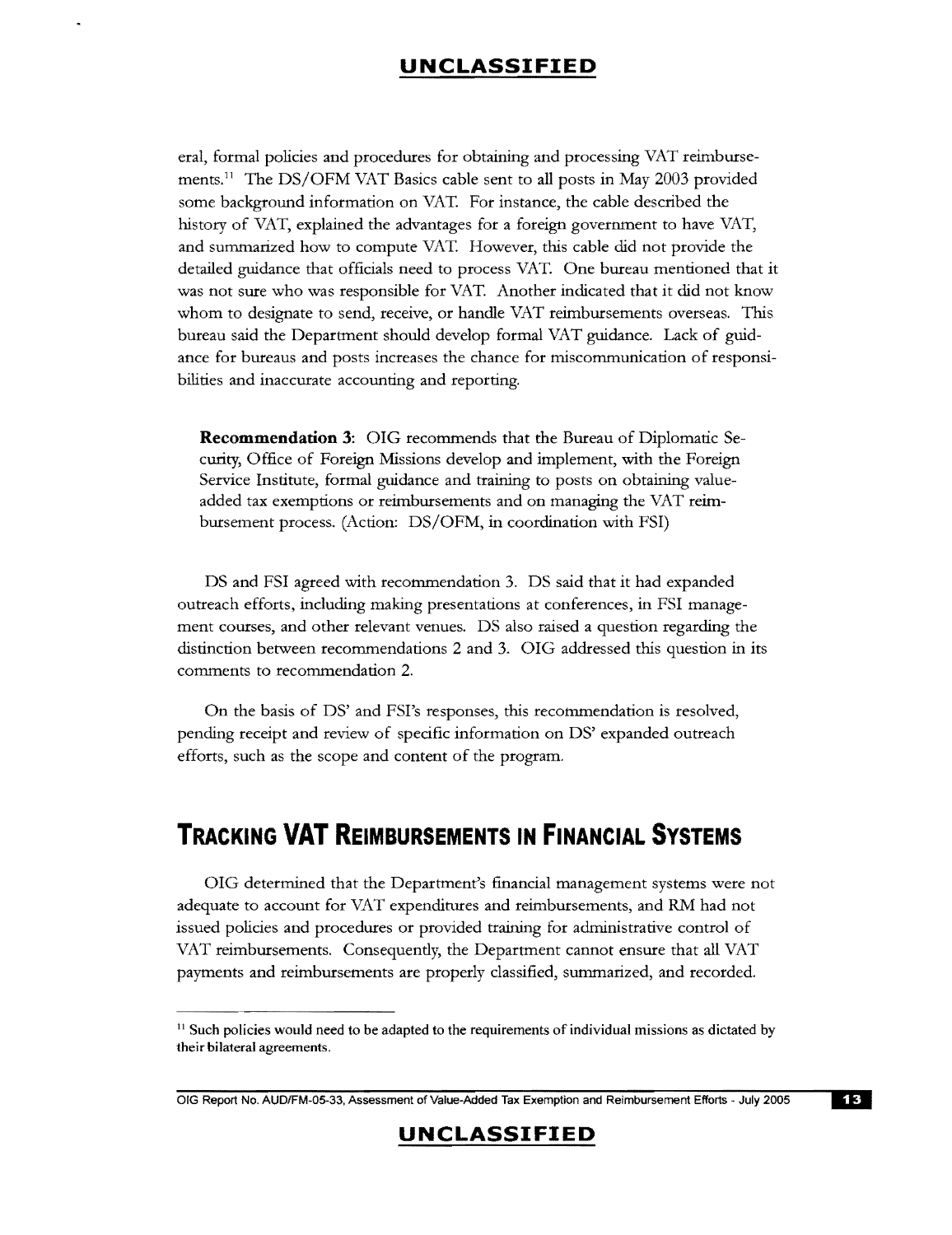The objectives of federal financial reporting are to provide users with information about operating performance and stewardship, which is the foundation for budgeting, managing programs, and controlling costs. The geographic and program bureaus, however, told OIG it was difficult to use the Department's financial systems to track VAT because the systems did not maintain data and generate reports useful for managing VAT expenditures. According to officials in INL, OBO, and other bureaus, the systems capture summary data on purchases and projects, but do not account for and track all VAT transactions. RM has reported the Department cannot determine the amount of VAT that should be collected from foreign governments.

In addition, OIG found that RM had not established a formal process for recording and reporting VAT payments and reimbursements. According to the FAM, "the CFO is responsible for issuance of implementing regulations and procedures which will provide for the effective and efficient administrative control of funds available to the Department."12

By not establishing a formal process, the Department is not able to effectively and efficiently track and control VAT reimbursements. OBO and INL have created their own project financial management systems. OBO developed an Access Tracking System in 2003, which is used to record and track project expenditures, including VAT. INL developed a new Local Financial Management System, tested in December 2004, which it intended all posts with INL foreign assistance programs would use for maintaining consistent financial reports on INL foreign assistance projects and programs. INL's new system was planned to replace the manual systems posts were using for recording project transactions, including VAT. However, the Information Technology Change Control Board (ITCCB) disapproved of the project in April 2005 because it was potentially duplicative of other solutions and it had an inappropriate architecture.

In addition, Bureau of Resource Management/Foreign Assistance Programs and Budget (RM/FA) officials have had to collect data manually pursuant to the Consolidated Appropriation Resolution, 2003. The act requires the Department to collect data annually from its missions abroad on the amount of unreimbursed VAT expended in implementing foreign assistance programs in their host countries to provide the basis for penalizing countries who tax U.S. foreign assistance without reimbursement. RM/FA officials told OIG that manually gathering required data resulted in inaccurate and incomplete reporting by the missions. Consequently,

OIG Report No, AUDfFM-05-33, Assessment of Value-Added Tax Exemption and Reimbursement Efforts - July 2005

<sup>124</sup>FAM082.1.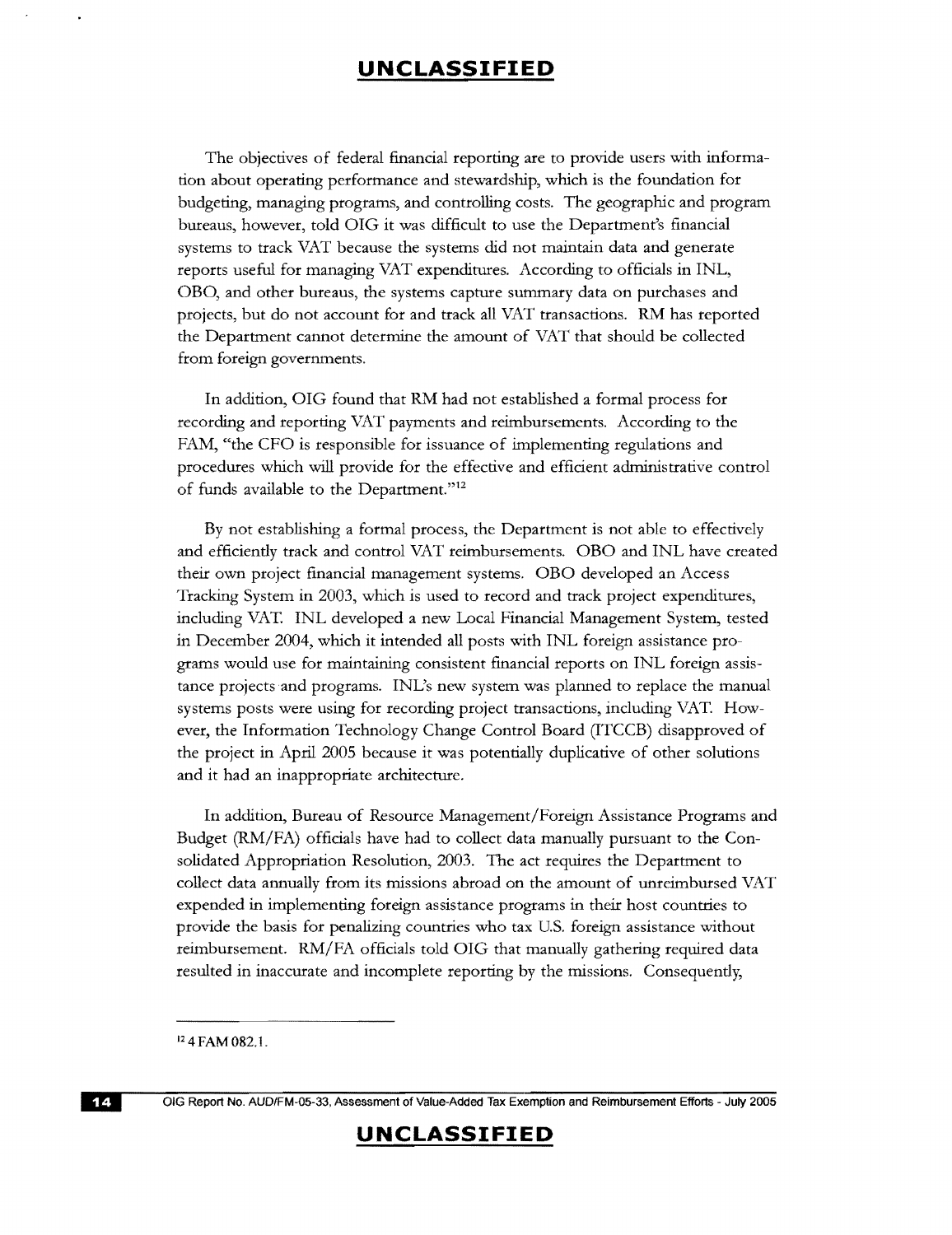RM/FA is unable to submit to the Secretary of State a final net tax amount for each country to be used as a basis for determining whether the Secretary withholds foreign assistance in the next fiscal year. This internal control weakness prevents the Department from complying with this part of the act.

Having a reliable and accessible automated financial system to record VAT transaction and summary data will promote more consistent analysis and reporting at posts, regional offices, and headquarters and will help the Department comply with all legal requirements. Creating multiple financial systems for individual bureaus is inefficient and uneconomical.

**Recommendation** 4: OIG recommends the Bureau of Resource Management expand its financial management system to allow reliable recording, tracking, and reporting of value-added tax transactions in accordance with the legal and management needs of bureaus and posts. This should include guidance and training for the bureaus and posts on using the expanded system.  $(Action: RM)$ 

RM agreed with the intent of recommendation 4. RM said that it planned to take measures to achieve the goal of tracking and reporting VAT transactions in accordance with the legal and management needs. On the basis of RM's response, this recommendation is resolved, pending RM's development of a process that appropriately records, tracks, and reports VAT transactions.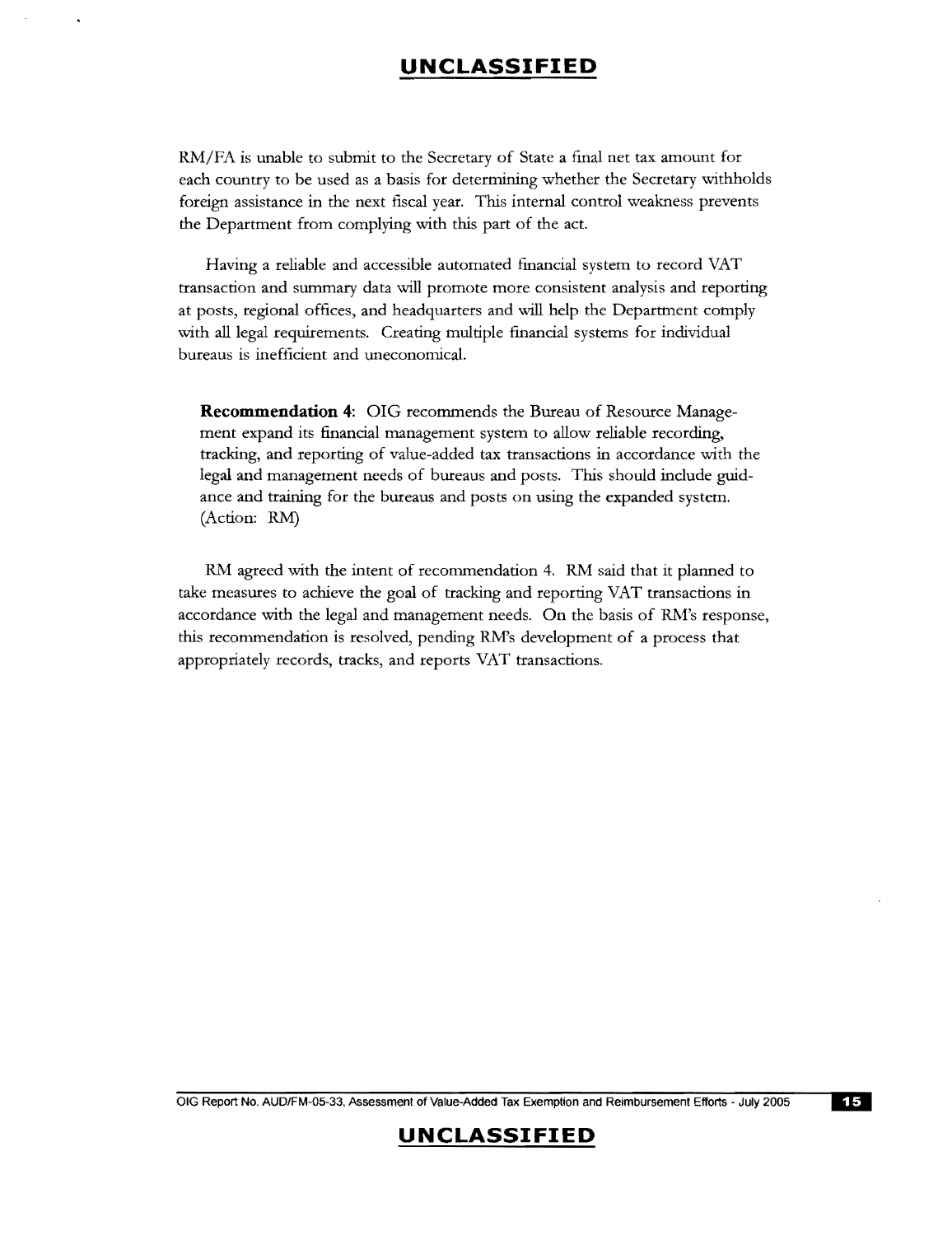$\mathcal{A}^{\text{max}}_{\text{max}}$  and  $\mathcal{A}^{\text{max}}_{\text{max}}$ 

**ICIDES Report No. AUD/FM-05-33, Assessment of Value-Added Tax Exemption and Reimbursement Efforts - July 2005** 

 $\sim$ 

## **UNCLASSIFIED**

 $\mathcal{A}^{\text{max}}_{\text{max}}$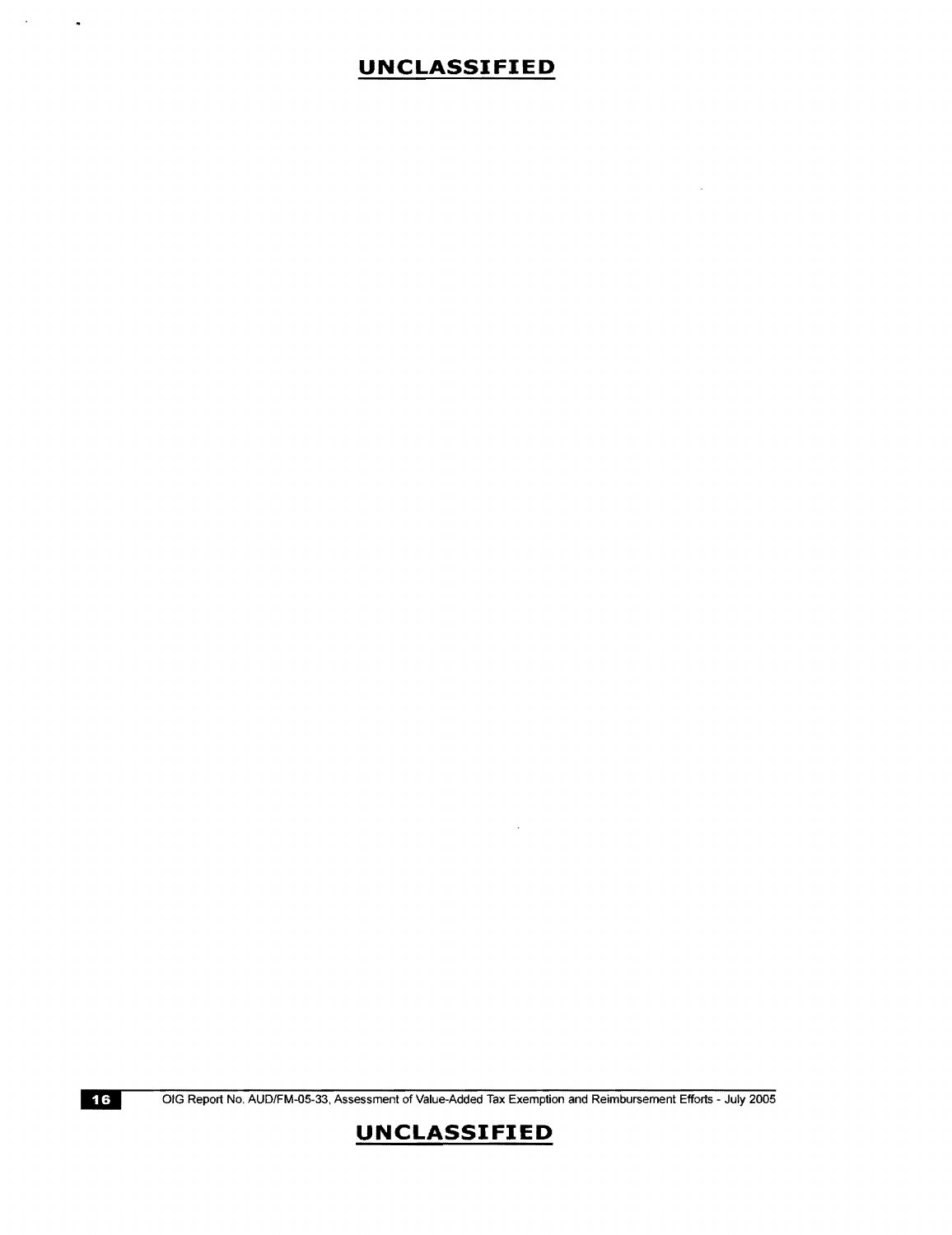# **OTHER MATTERS**

Interviews with geographic bureau officials revealed that posts are facing various difficulties in processing VAT. Bureau officials told OIG that not all posts pursue VAT reimbursements for the fourth quarter of the year because the posts are not able to use the funds, which revert to the Department of the Treasury (Treasury). Many posts are using manual ledger systems to record and track VAT and have not automated the process. DS/OFM also indicated that the process to record the accounting transactions for VAT is complicated. OIG's survey was performed domestically, and therefore, OIG could not perform work to confirm these issues overseas. OIG will review these issues in more depth during its work on the VAT process at posts in FY 2005.

## FOURTH-QUARTER VAT **REIMBURSEMENTS**

Bureau officials have indicated that many posts that otherwise seek VAT reimbursements fail to pursue them in the fourth quarter of the fiscal year. VAT reimbursements received after the end of the fiscal year must be returned to the Treasury.<sup>13</sup> Posts have no incentive to obtain fourth-quarter VAT reimbursements they are unable to use. Bureaus told OIG that some posts budget for the potential loss of funds in the fourth quarter; a potential loss of millions of dollars to the government. Other posts arrange with their host governments to obtain some portion of their last quarter reimbursements before fiscal year end.

## **ACCOUNTING FOR VAT AT POSTS**

Geographic bureaus told OIG that many posts continue to maintain archaic systems for recording and tracking VAT, including cumbersome, detailed manual ledger records and binders of VAT documentation. Some bureaus indicated that recording and tracking VAT is a huge, time-consuming task.

<sup>&</sup>lt;sup>13</sup> Post operations are funded by single-year appropriations that require any funds remaining after the fiscal year to be returned to the Treasury.

OIG Report No. AUD/FM-05-33, Assessment of Value-Added Tax Exemption and Reimbursement Efforts - July *2005*